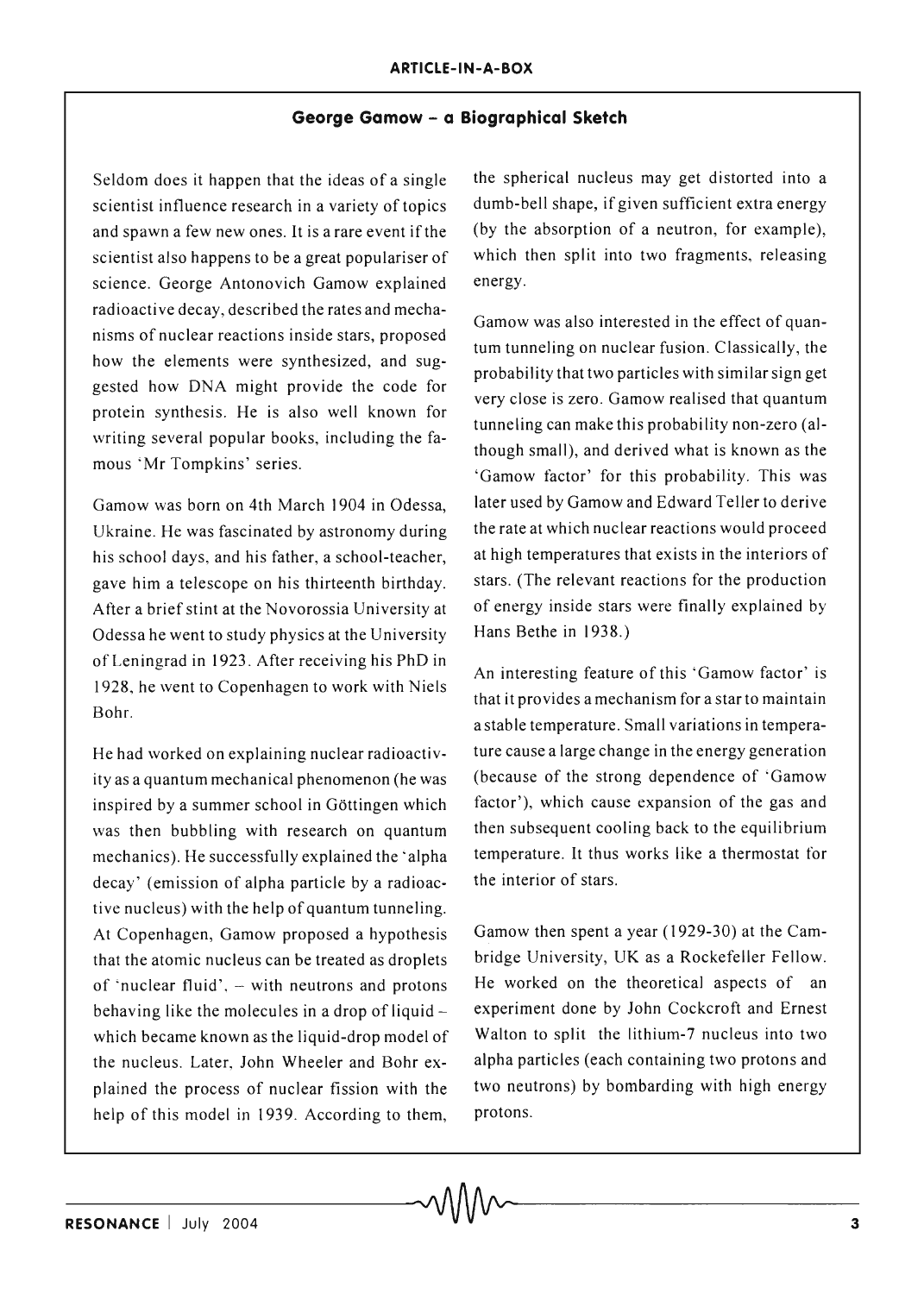Gamow returned to Russia in 1931 to become a professor at the University of Leningrad. The situation of the then Soviet Union under Joseph Stalin was becoming unpleasant for many academicians. Gamow and his wife Lyubov Vokhminzeva (nicknamed 'Rho') first attempted to escape by crossing the Black Sea to Turkey in a small kayak, carrying small provisions like eggs, chocolate and two bottles of brandy for the 270 km journey. After 36 hours the weather turned hostile and they had to return. Luckily Gamow managed to convince the Soviet officials that they were doing experiments on the boat!

After a few such attempts, Gamow used the opportunity of being asked to participate in a conference in Brussels to escape. He somehow managed to convince the authorities to allow his wife to accompany him as his secretary. After the conference, he was invited to lecture at the University of Michigan, USA, and while there, he was offered a position at the George Washington University, Washington D.C., USA. He accepted the position on the condition that they also appoint Edward Teller, then at Birkbeck College in London.

Soon after coming to USA, Gamow started working with Teller on a theory of the 'beta decay' (emission of electrons from nuclei). Nuclei, however, not only emit electrons but also capture electrons. Gamow (along with Mario Schoenberg) found that both these processes lead to the emission of either a neutrino or an anti-neutrino. When these processes take place in the interior of stars, these neutrinos and anti-neutrinos escape, and matter in the stellar interior can rapidly lose energy. Gamow named this process 'Urca process' after a casino in Rio de Janeiro where the customer lost money with ease.

Gamow's interests however were not confined within the bounds of nuclear physics, but ranged from designs of turbine and internal combustion engines, properties and structure of the interior of the Earth, and so on. Instead of working in socalled glamorous (and therefore crowded) fields of research, he liked working in areas that he found challenging and even messy. For example, from pure nuclear physics he shifted to astrophysics and the application of his ideas in nuclear physics to the problems of birth and evolution of stars and production of energy inside them, especially the red giant stars. He also became interested in the synthesis of elements in the early universe and physical cosmology in general. As a matter offact, cosmology today owes an immense debt to Gamow for his pioneering ideas.

With a former student, Ralph Alpher and colleague Robert Herman, he was the first to develop the physical aspects of the cosmological theories that were advocated in 1930s based on Einstein's general theory of relativity and supported by the observations by Edwin Hubble (for details, see the article on page 32). Based on simple but convincing ideas, they predicted that the uni verse would be bathed in a sea of radiation, which would be a cooled relic of the hot 'soup' of matter and radiation in the early universe (which he named 'Ylem', a Greek word for 'primordial matter' and pronounced 'eye-lem'), and would have a current temperature ofa few degrees Kelvin. The discovery of the microwave background radiation, with a temperature of  $2.7 K$  in 1965 by Arno Penzias and Robert Wilson thus provided a big support for the Big Bang model of the universe. (See article by Somak Raychaudhary and by Gamow himself in the Classics Section.)

True to his sense of humour, Gamow put a new